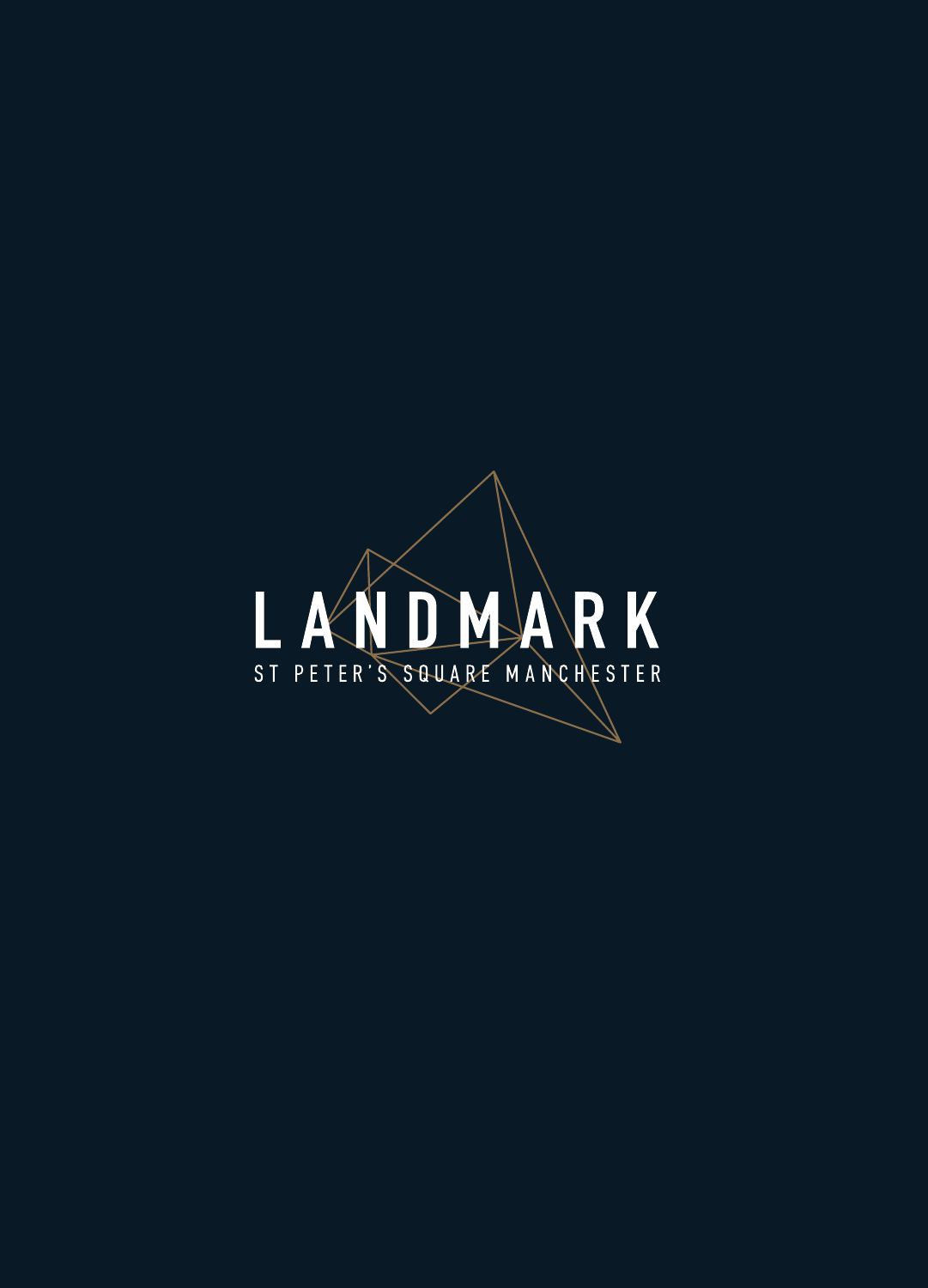## CONSIDERED ECO-FRIENDLY DESIGN

We understand how important sustainability is to businesses. It's why at Landmark, it is at the heart of its design, creating a workspace that is very efficient and cost-effective to operate. It's also why the electricity is supplied entirely from renewable sources and our gas is 'green'.

Landmark's high-performance glazing that minimises solar gains, photovoltaic panels generating on-site electricity, rooftop beehives, and on-site biodiversity and bird boxes, truly bring to life Landmark's ecological vision.

Basing your office in Landmark could help you achieve your own carbon reduction and environmental commitments.



Landmark rooftop solar panels



BREEAM 'EXCELLENT' EPC RATING 'A' ALL ELECTRICITY



PHOTOVOLTAIC PANELS GENERATING ON-SITE **ELECTRICITY** 

# ACHIEVE YOUR ENVIRONMENTAL COMMITMENTS AT LANDMARK

### THE RIGHT BUILDING BLOCKS

SENSOR TAPS **EFFICIENT MECHANICAL**, ELECTRICAL AND PUBLIC HEALTH ENGINEERING



The occupier on the tenth floor, JLL, has leveraged off Landmark's exceptional base build characteristics WELL is a performance-based to secure BREEAM Excellent certification and SKA Gold rating for its fit-out.



BIRD BOXES BIODIVERSITY WITH TREES & PLANTERS

E

JLL also has WELL certification in progress with a high rating expected. system for measuring, monitoring and certifying features of the built environment that impact human health and wellbeing.

**A(92–100) B(81–91) C(69–80) D(55–68) E(39–54) F(21–38) G(1–20)**



SUPPLIED FROM RENEWABLE SOURCES



BIOMETHANE – OTHERWISE KNOWN AS 'GREEN GAS'









POOL BIKES FOR OCCUPIER USE



FOLDABLE BIKE LOCKERS AND CYCLE STORAGE

HIGH-PERFORMANCE GLAZING MINIMISING SOLAR GAINS





LG7-COMPLIANT LED LIGHTING WITH AUTOMATIC SENSORS

**う**  $\leftarrow$ 



ALL TIMBER SOURCED FROM FOREST STEWARDSHIP COUNCIL COMPLIANT SUPPLIERS

ROOFTOP BEEHIVES

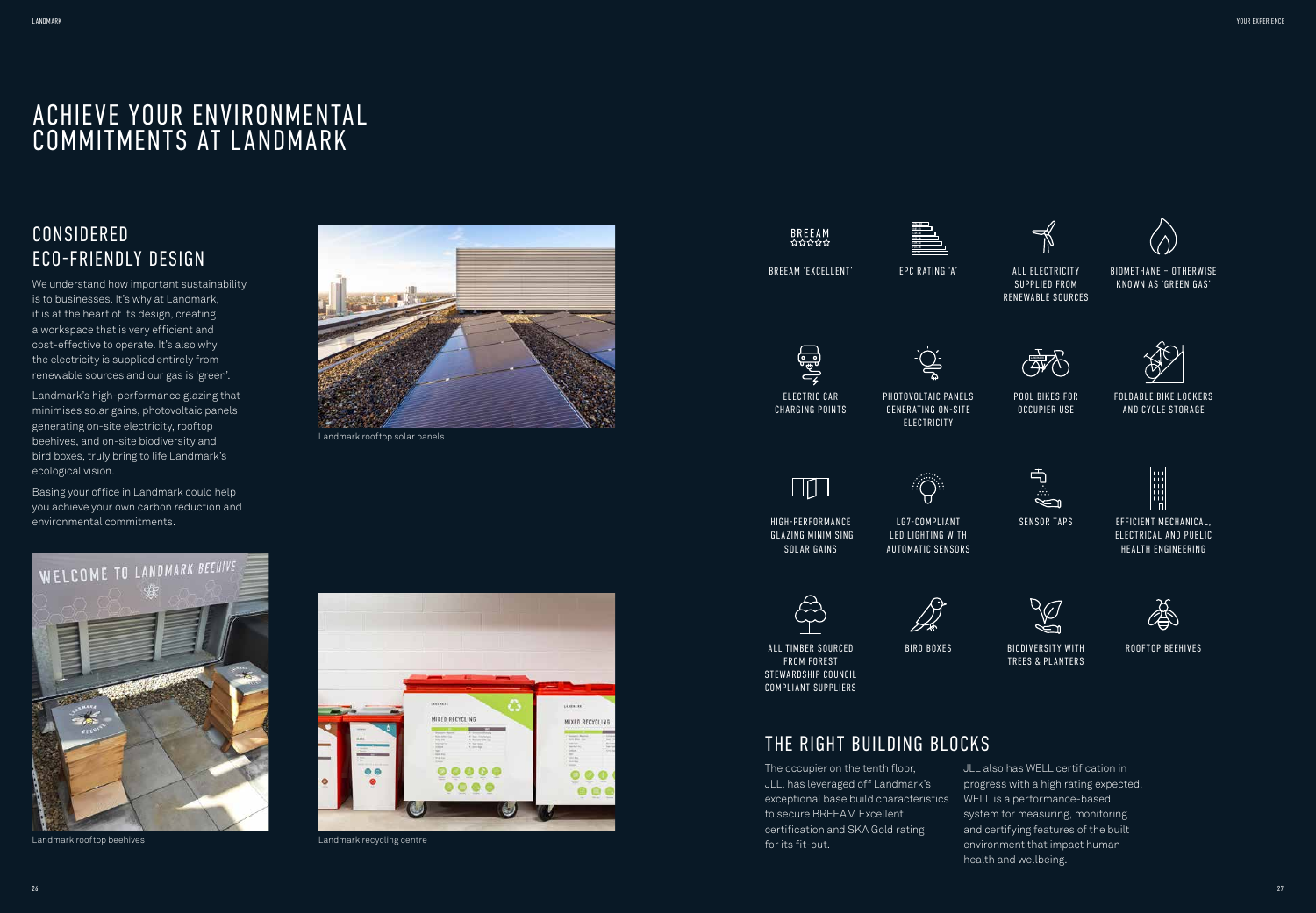

Electric car charging points

![](_page_2_Picture_5.jpeg)

## GREENER TRAVEL

From electric car stations, dedicated cycle lanes, ramp and storage to high-quality showers, lockers, drying room and changing rooms, Landmark enables employees to make healthy and sustainable transport choices. We also have a dedicated cycle maintenance room with tools and complimentary supplies, along with a tablet for accessing cycle repair websites.

![](_page_2_Picture_7.jpeg)

![](_page_2_Picture_10.jpeg)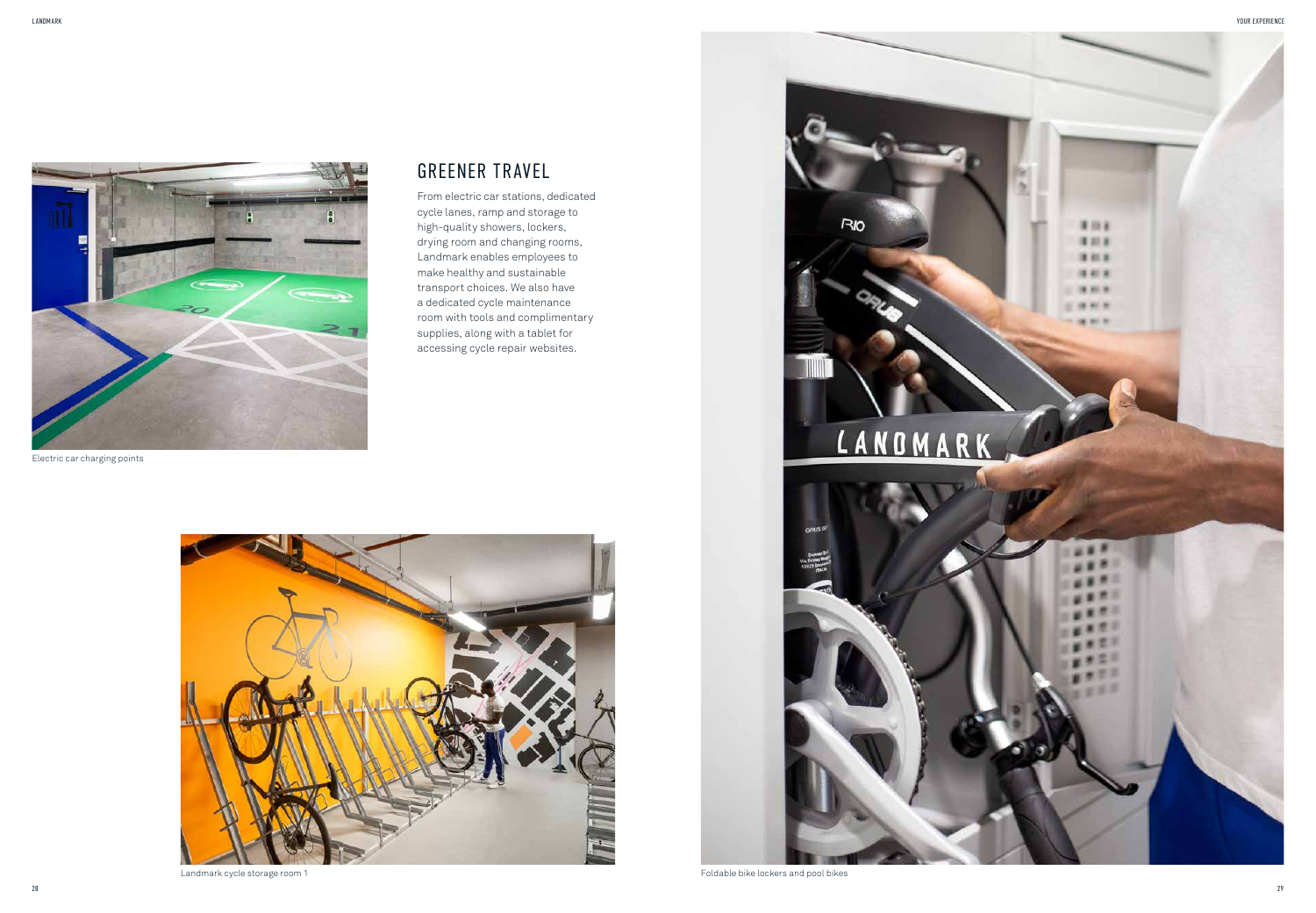Tablet to access cycle repair tutorials

Landmark wayfinding system

![](_page_3_Picture_5.jpeg)

![](_page_3_Picture_6.jpeg)

Landmark cycle storage room 2

![](_page_3_Picture_11.jpeg)

Cycle maintenance hub with essential supplies

![](_page_3_Picture_13.jpeg)

Landmark showers, lockers and changing rooms

![](_page_3_Picture_1.jpeg)

![](_page_3_Picture_2.jpeg)